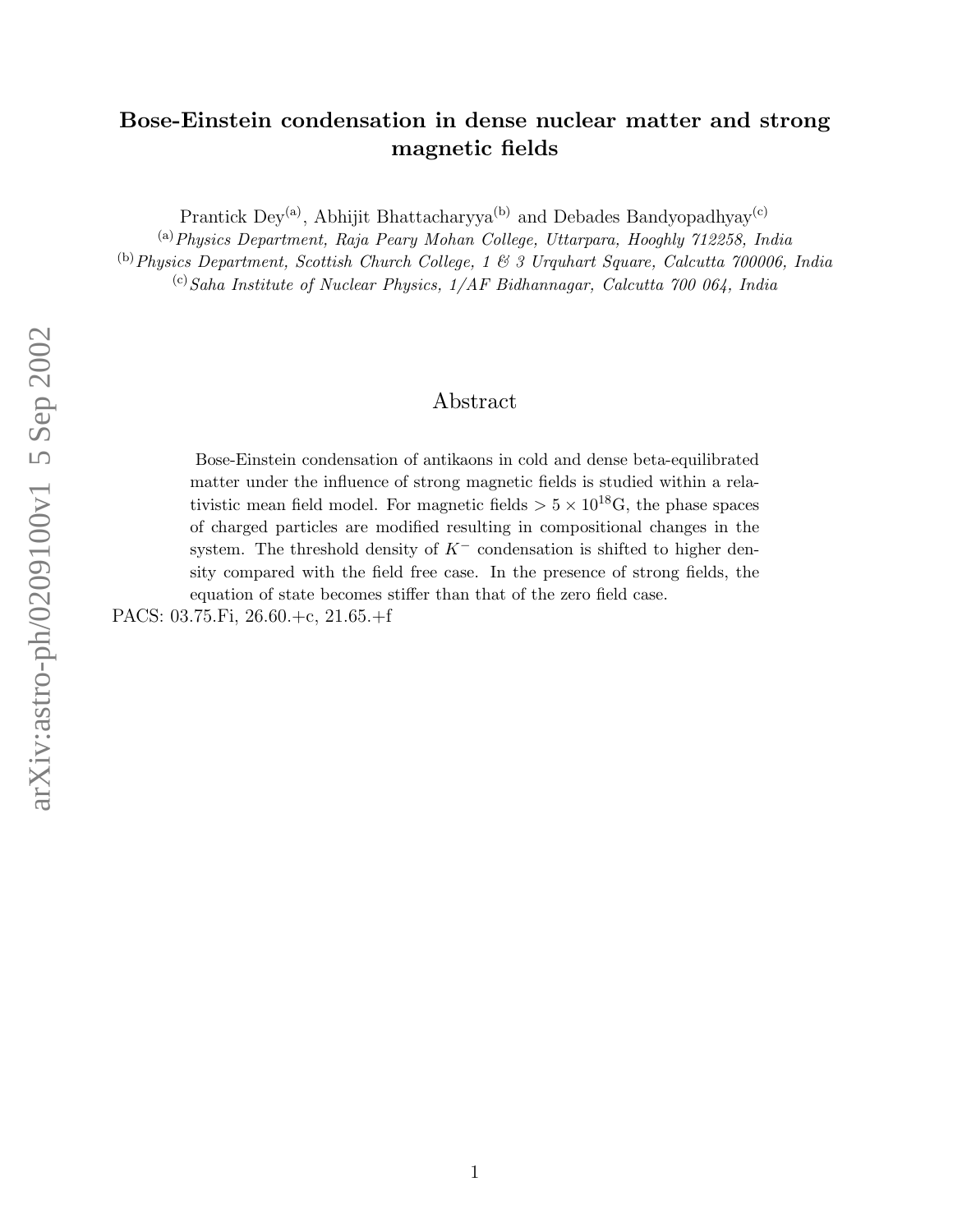Recently, it has been inferred that some soft gamma ray repeaters (SGRs) and perhaps certain anomalous X-ray pulsars (AXPs) could be neutron stars having large magnetic fields  $\sim 10^{14} - 10^{16}$  G [1]. Those objects are called "magnetars" [2]. Earlier large magnetic fields  $\sim 10^{13}$ G were estimated to be associated with the surfaces of some radio pulsars [3]. The origin of such ultra strong magnetic fields is still an unsolved problem. An attractive idea about the origin is that the small magnetic field of a progenitor star is amplified due to the magnetic flux conservation during the gravitational collapse of the star [3]. Recently, Thomson and Duncan argued that a convective dynamo mechanism might result in large fields  $\sim 10^{15}$ G [4]. On the other hand, it is presumed from the scalar virial theorem [5] based on Newtonian gravity that the limiting interior field in neutron stars could be as large as  $\sim 10^{18}$ G [6]. From the general relativistic calculation of axis-symmetric neutron stars in magnetic fields, it follows that neutron stars could sustain magnetic fields  $\sim 10^{18}$ G [7,8]. Because of highly conducting core, such large interior fields may be frozen and could not be directly accessible to observation. Its effects may be manifested in various observables such as the mass-radius relationship, neutrino emissivity etc. Motivated by the existence of large fields in the core of neutron stars, its influence on the gross properties of neutron stars was studied by various groups [6,9,10,11]. The calculations in the relativistic mean field (RMF) approach showed that the equation of state (EoS) was modified due to the Landau quantization and also by the interaction of magnetic moments of baryons with the field [11]. The intense magnetic field was found to change the composition of beta equilibrated matter relevant to neutron stars drastically [9,10,11]. The neutrino emissivity in neutron stars was reported to be enhanced in strong magnetic fields [12].

Besides strong interior fields, many exotic forms of matter may exist in the dense core of neutron stars. One such possibility is the appearance of the Bose-Einstein condensate of strange particles. Nelson and Kaplan first pointed out that antikaons may undergo the Bose-Einstein condensation (BEC) in dense matter at zero temperature because of the attractive s-wave antikaon-nucleon interaction [13]. Later, this idea was applied to neutron stars by various authors [14,15,16]. Bose-Einstein condensation in a magnetic field is an old and interesting problem in other branches of physics also namely condensed matter physics and statistical physics. It was shown by Schafroth [17] that a non-relativistic Bose gas could not condense in an external magnetic field. There are some calculations on the condensation of relativistic charged Bose gas in magnetic fields in the literature [18,19]. Elmfors and collaborators [18] noted that the relativistic Bose gas might condense for spatial dimension  $d \geq 5$ . They showed that the number density of bosons in the ground state diverges for  $d < 5$  in the presence of a magnetic field. On the other hand, it was argued [19] that the condensation of bosons in a magnetic field could occur in three dimension if the chemical potential of bosons was taken as a function of density, temperature and magnetic field [19]. In this case, the BEC would be a diffuse one because there is no definite critical temperature. It was also shown in the latter calculation [19] that the number density of bosons in the ground state was finite. Recently, Suh and Mathews [10] have studied pion condensation in a beta equilibrated non-interacting n-p-e- $\mu$  system in magnetic fields.

In this paper, we investigate the influence of strong magnetic fields on the Bose-Einstein condensation of antikaons in cold and dense matter relevant to neutron stars. This may have profound implications on the gross properties of neutron stars. This method of studying the BEC in strong magnetic fields and dense matter is rather general; therefore it should be of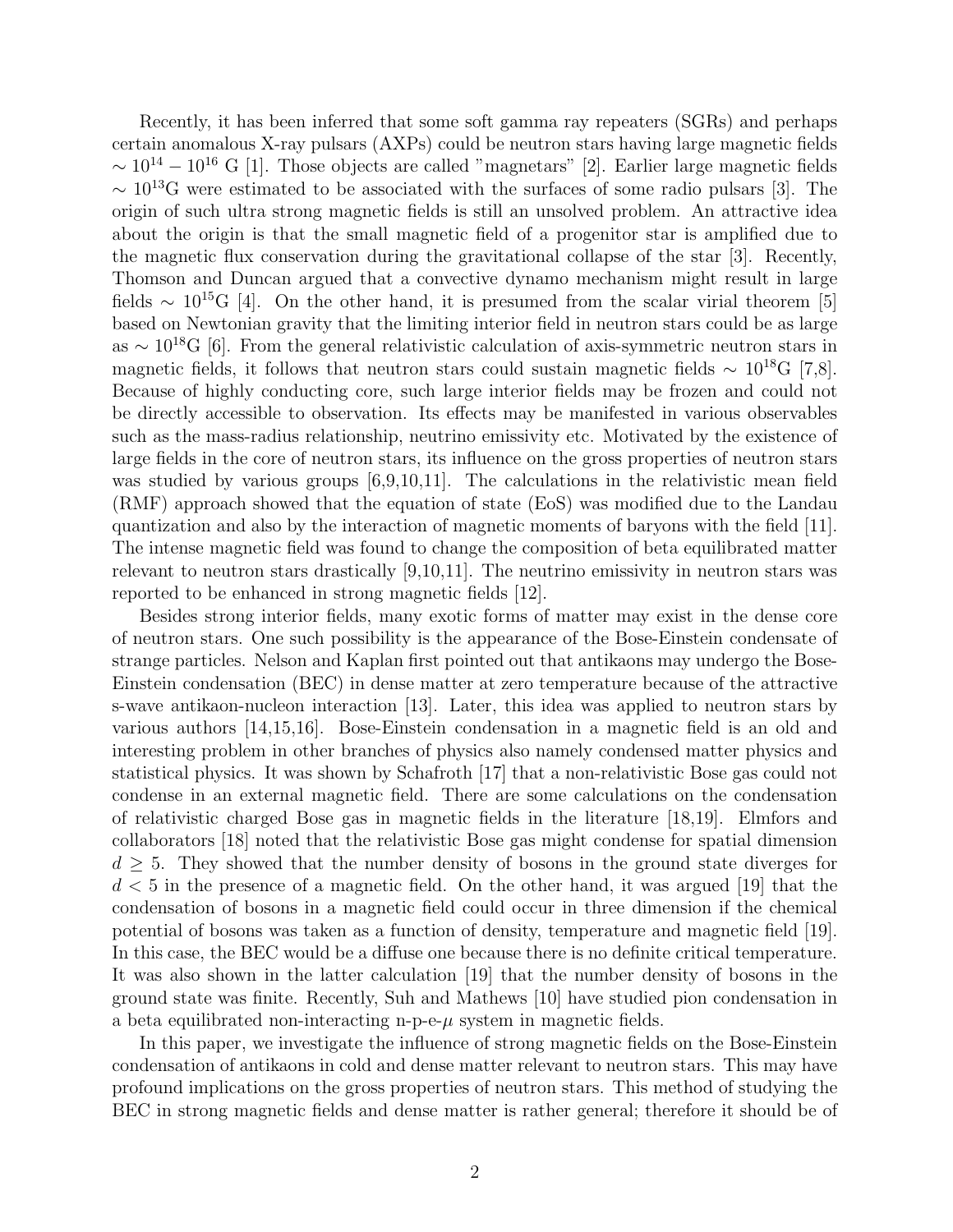correspondingly broad interest.

We consider strong magnetic field effects on antikaon condensation in the beta equilibrated neutron star matter composed of neutrons, protons, electrons, muons and K<sup>−</sup> mesons within the framework of a relativistic field theoretical model [20]. As the constituents in neutron stars are highly degenerate, the chemical potentials of baryons are larger than the temperature of the system. Therefore, the gross properties of neutron stars are calculated at zero temperature. The total Lagrangian density may be written as the sum of baryonic, kaonic and leptonic parts i.e.  $\mathcal{L} = \mathcal{L}_B + \mathcal{L}_K + \mathcal{L}_l$ . In a uniform magnetic field, the baryonic Lagrangian density [21] is given by

$$
\mathcal{L}_{B} = \sum_{B=n,p} \bar{\psi}_{B} \left( i \gamma_{\mu} D^{\mu} - m_{B} + g_{\sigma B} \sigma - g_{\omega B} \gamma_{\mu} \omega^{\mu} - g_{\rho B} \gamma_{\mu} t_{B} \cdot \boldsymbol{\rho}^{\mu} - \kappa_{B} \sigma_{\mu \nu} F^{\mu \nu} \right) \psi_{B}
$$
  
+ 
$$
\frac{1}{2} \left( \partial_{\mu} \sigma \partial^{\mu} \sigma - m_{\sigma}^{2} \sigma^{2} \right) - U(\sigma)
$$

$$
- \sum_{k=\omega,\rho} \left[ \frac{1}{4} \left( \partial_{\mu} V_{\nu}^{k} - \partial_{\nu} V_{\mu}^{k} \right)^{2} - \frac{1}{2} m_{k}^{2} (V_{\mu}^{k})^{2} \right] + \frac{1}{4} g_{4} \left( \omega_{\mu} \omega^{\mu} \right)^{2} - \frac{1}{4} F^{\mu \nu} F_{\mu \nu} . \tag{1}
$$

Here  $\psi_B$  denotes the Dirac spinor for baryon B with vacuum mass  $m_B$  and isospin operator  $t_B$ . The scalar self-interaction term [22] is,  $U(\sigma) = g_2 \sigma^3/3 + g_3 \sigma^4/4$ . Following Ref. [11], the interaction of anomalous magnetic moments of baryons with magnetic fields is given by the last term under the summation in Eq.(1). Here,  $F^{\mu\nu}$  is the electromagnetic field tensor,  $\sigma_{\mu\nu} = [\gamma_{\mu}, \gamma_{\nu}]/2$  and  $\kappa_B$  is the experimentally measured value of magnetic moment for baryon B. The covariant derivative for a charged particle is  $D^{\mu} = \partial^{\mu} + iqA^{\mu}$  with the choice of gauge corresponding to the constant magnetic field  $(B_m)$  along z-axis is  $A_0 = 0$ ,  $\mathbf{A} \equiv (0, x B_m, 0)$ . The form of 4-component spinor solutions for baryons is given by Ref. [11]. The (anti)kaon-nucleon interaction is treated in the same footing as that of the nucleonnucleon interaction [15]. Therefore, the kaonic Lagrangian density in a magnetic field is given as,

$$
\mathcal{L}_K = D^*_{\mu} K^* D^{\mu} K - m_K^{*2} K^* K \t\t(2)
$$

where the covariant derivative  $D_{\mu} = \partial_{\mu} + iqA_{\mu} + ig_{\omega K}\omega_{\mu} + ig_{\rho K}\boldsymbol{t}_K \cdot \boldsymbol{\rho}_{\mu}$ . . There is no interaction term involving magnetic moments in the kaonic Lagrangian density because (anti)kaons having zero spin angular momentum do not possess magnetic moments. The effective mass of (anti)kaons in this minimal coupling scheme is given by  $m_K^* = m_K - g_{\sigma K} \sigma$ . The solution for negatively charged kaons in a magnetic field is  $K \propto (qB_m/\pi)^{1/4} (1/\sqrt{2^n n!})e^{-i\omega_{K^-}t+ip_yy+ip_zz}e^{-qB_m\eta^2/2}H_n(\sqrt{qB_m}\eta)$ , where  $\eta = x + p_y/qB_m$ , "H" denotes the Hermite polynomial with  $n$  the Landau principal quantum number. The Lagrangian density for neutrons is obtained by putting  $q = 0$  in the covariant derivatives of Eq. (1). In the mean field approximation [20], the meson field equations in the presence of antikaon condensate and magnetic field are

$$
m_{\sigma}^2 \sigma = -\frac{\partial U}{\partial \sigma} + \sum_{B} g_{\sigma B} n_B^S + g_{\sigma K} \frac{m_K^*}{\sqrt{m_K^{*2} + qB_m}} n_{K^-} \,, \tag{3}
$$

$$
m_{\omega}^{2}\omega_{0} + g_{4}\omega_{0}^{3} = \sum_{B} g_{\omega B}n_{B} - g_{\omega K}n_{K^{-}} , \qquad (4)
$$

$$
m_{\rho}^{2}\rho_{03} = \sum_{B} g_{\rho B} I_{3B} n_{B} + g_{\rho K} I_{3K} - n_{K}.
$$
\n(5)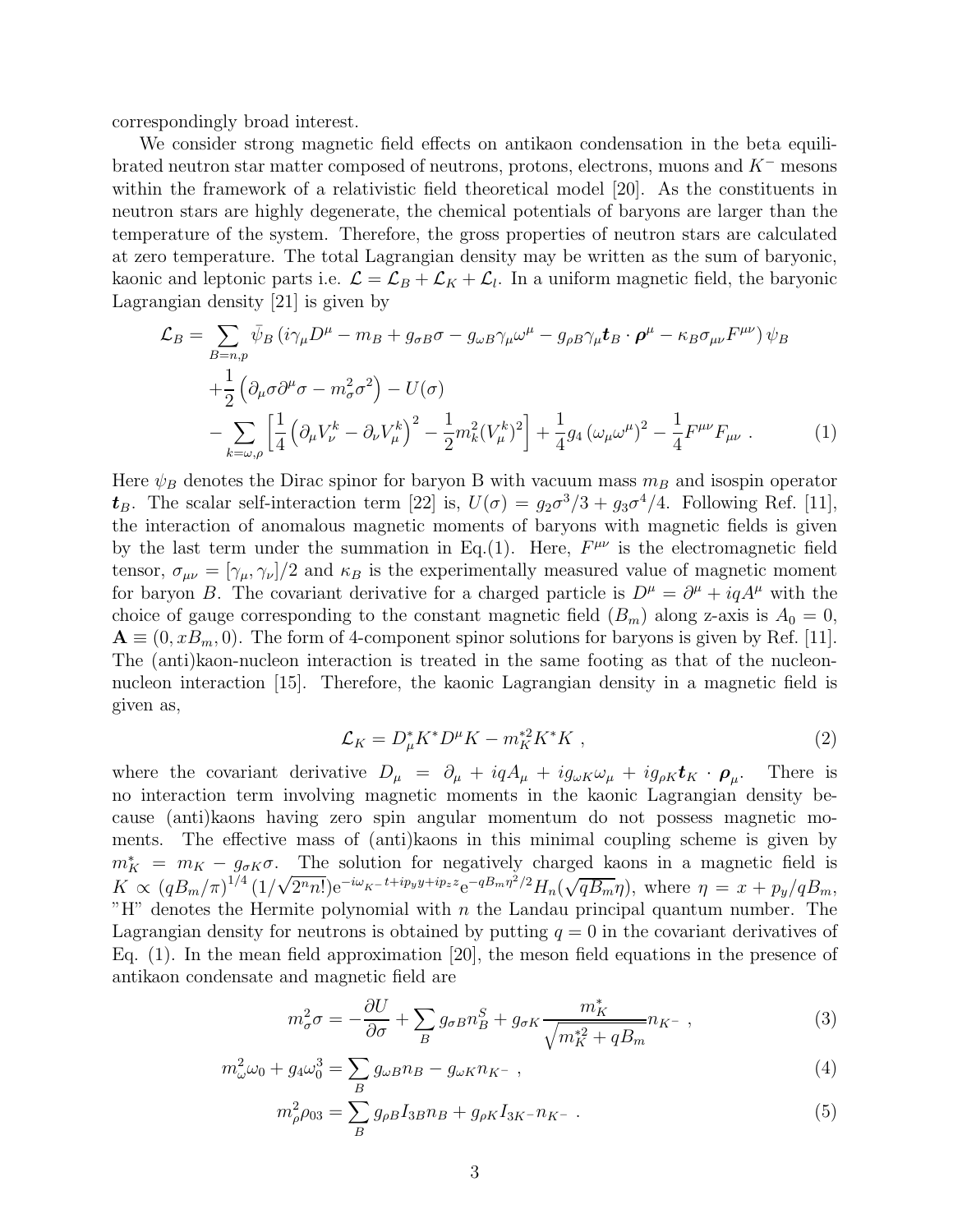where  $n_B$  and  $n_B^s$  are baryon and scalar density for baryon B respectively;  $I_{3B} = +1/2$  for protons,  $-1/2$  for neutrons and  $I_{3K^-} = -1/2$  for  $K^-$  mesons. The expressions of the scalar and baryon density corresponding to protons are given by [11]

$$
n_p^s = \frac{|q_p|B_m}{2\pi^2} \sum_{\nu} \sum_s m_p^* \frac{\overline{m_p}}{\overline{m_p} - s\kappa_p B_m} \ln\left(\left|\frac{E_f^p + k_{f,\nu,s}^p}{\overline{m_p}}\right|\right),\tag{6}
$$

and

$$
n_p = \frac{|q_p|B_m}{2\pi^2} \sum_{\nu} \sum_s k_{f,\nu,s}^p \,, \tag{7}
$$

where the energy spectrum for protons is given by

$$
E_{p,\nu,s} = \sqrt{k_z^2 + \left(\sqrt{m_p^*^2 + 2\nu q_p B_m} + s\kappa_p B_m\right)^2} + g_{\omega_p}\omega_0 + \frac{1}{2}g_{\rho_p}\rho_{03},\tag{8}
$$

$$
\overline{m_p} = \sqrt{m_p^*^2 + 2\nu q_p B_m} + s\kappa_p B_m, \qquad (9)
$$

and

$$
k_{f,\nu,s}^p = \sqrt{E_f^{p/2} - \left(\sqrt{m_p^*^2 + 2\nu q_p B_m} + s\kappa_p B_m\right)^2}.
$$
 (10)

Similarly for neutrons, those expressions are given by [11]

$$
n_n^s = \frac{m_n^*}{4\pi^2} \sum_s k_{f,s} E_f^n - \overline{m}^2 \ln\left(\left|\frac{E_f^n + k_{f,s}}{\overline{m}}\right|\right) \,,\tag{11}
$$

and

$$
n_n = \frac{1}{2\pi^2} \sum_{s} \frac{1}{3} k_{f,s}^3 + \frac{1}{2} s \kappa_n B_m \left[ \overline{m} k_{f,s} + E_f^{n}{}^2 \left( \arcsin \frac{\overline{m}}{E_f^n} - \frac{\pi}{2} \right) \right],
$$
 (12)

where

$$
E_{n,s} = \sqrt{k_z^2 + \left(\sqrt{m_n^2 + k_x^2 + k_y^2} + s\kappa_n B_m\right)^2} + g_{\omega_n} \omega_0 - \frac{1}{2} g_{\rho_n} \rho_{03} ,\qquad (13)
$$

$$
\overline{m} = m_n^* + s\kappa_n B_m \,,\tag{14}
$$

and

$$
k_{f,s} = \sqrt{E_f^{n-2} - \overline{m}^2} \,. \tag{15}
$$

Solving the equation of motion for antikaons, the in-medium energy of  $K^-$  meson in a magnetic field is obtained as  $\omega_{K^-} = \sqrt{p_z^2 + m_K^{*2} + qB_m(2n + 1)} - g_{\omega K} \omega_0 - g_{\rho K} \rho_{03}/2$ . The condition for the condensation of  $K^-$  meson in a magnetic field is  $p_z = 0$  and  $n = 0$ . The number density of  $K^-$  meson in a magnetic field and in the ground state is obtained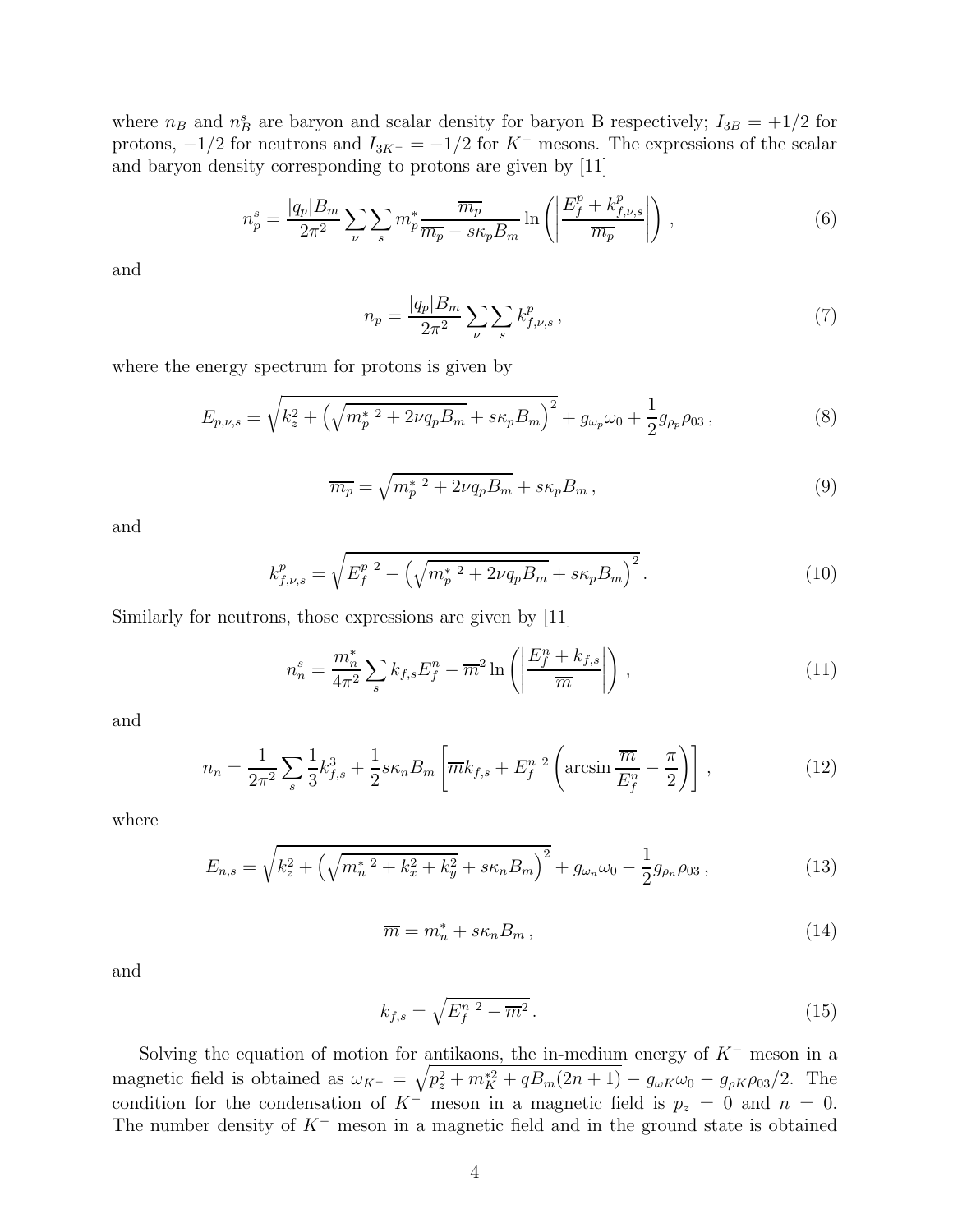from the relation  $J_{\mu}^{K} = i(K^*\partial \mathcal{L}/\partial^{\mu}K^* - \partial \mathcal{L}/\partial^{\mu}K K)$  and it is given by,  $n_{K^-} = -J_0^{K^-} =$  $2(\omega_{K^-} + g_{\omega K} \omega_0 + g_{\rho K} \rho_{03}/2) K^* K$ . The total energy density is given by

$$
\varepsilon = \frac{1}{2} m_{\sigma}^{2} \sigma^{2} + \frac{1}{3} g_{2} \sigma^{3} + \frac{1}{4} g_{3} \sigma^{4} + \frac{1}{2} m_{\omega}^{2} \omega_{0}^{2} + \frac{3}{4} g_{4} \omega_{0}^{4} + \frac{1}{2} m_{\rho}^{2} \rho_{03}^{2} + \sum_{B=n,p} \varepsilon_{B} + \sum_{l} \varepsilon_{l} + \varepsilon_{\bar{K}} ,
$$
\n(16)

where  $\varepsilon_B$  and  $\varepsilon_l$  correspond to the kinetic energy densities of baryons and leptons respectively. The kinetic energy densities of protons and neutrons in a magnetic field are given by  $|11|$ 

$$
\varepsilon_p = \frac{|q_p|B_m}{4\pi^2} \sum_{\nu} \sum_s E_f^p k_{f,\nu,s}^p + \overline{m_p}^2 \ln\left(\left|\frac{E_f^p + k_{f,\nu,s}^p}{\overline{m_p}}\right|\right),\tag{17}
$$

and

$$
\varepsilon_n = \frac{1}{4\pi^2} \sum_s \frac{1}{2} E_f^{n-3} k_{f,s} + \frac{2}{3} s \kappa_n B_m E_f^{n-3} \left( \arcsin \frac{\overline{m}}{E_f^n} - \frac{\pi}{2} \right) + \left( \frac{1}{3} s \kappa_n B_m - \frac{1}{4} \overline{m} \right) \left[ \overline{m} k_{f,s} E_f^n + \overline{m}^3 \ln \left( \left| \frac{E_f^n + k_{f,s}}{\overline{m}} \right| \right) \right].
$$
 (18)

Similarly, the expression for the kinetic energy density of electrons has the same form as that of protons but electrons are noninteracting and anomalous magnetic moment of electrons is not considered here [11]. The energy density for antikaons in the condensate state is  $\varepsilon_{\bar{K}} = \sqrt{m_K^{*2} + qB_m} n_{K^-}$ . The other terms in Eq. (16) represent interaction energy densities. The pressure of the system follows from the relation  $P = \mu_n n_b - \varepsilon$ , where  $\mu_n$  and  $n_b$  are the neutron chemical potential and total baryon density, respectively. In the core of neutron stars, strangeness changing processes such as  $n \rightleftharpoons p + K^-$  and  $e^- \rightleftharpoons K^- + \nu_e$  occur. The chemical equilibrium yields  $\mu_n - \mu_p = \mu_{K^-} = \mu_e$ , where  $\mu_p$  and  $\mu_{K^-}$  are respectively the chemical potentials of protons and  $K^-$  mesons. Employing Eq. (3) in conjunction with the chemical equilibrium conditions and charge neutrality  $n_p - n_{K^-} - n_e - n_\mu = 0$ , we obtain the effective masses self-consistently.

In the effective field theoretical approach adopted here, two different sets of coupling constants for nucleons and kaons with  $\sigma$ ,  $\omega$  and  $\rho$  meson are required. The nucleon-meson coupling constants are obtained by fitting experimental data for binding energies and charge radii for heavy nuclei [21]. This set of parameters is known as TM1 set. The values of coupling constants are  $g_{\sigma N} = 10.0289$ ,  $g_{\omega N} = 12.6139$ ,  $g_{\rho N} = 4.6322$ ,  $g_2 = -7.2325 fm^{-1}$ ,  $g_3 = 0.6183$  and  $g_4 = 71.3075$ . The incompressibility of matter at normal nuclear matter density  $(n_0 = 0.145 fm^{-3})$  is 281 MeV for the TM1 model. According to the simple quark model and isospin counting rule, the kaon-vector meson coupling constants are  $g_{\omega K} = \frac{1}{3}$  $\frac{1}{3}g_{\omega N}$ and  $g_{\rho K} = g_{\rho N}$ . On the other hand, the scalar coupling constant is obtained from the real part of the antikaon optical potential at normal nuclear matter density i.e.  $U_{\bar{K}}(n_0)$  =  $-g_{\sigma K} \sigma - g_{\omega K} \omega_0$  [16]. In this calculation, we have taken  $U_{\bar{K}}(n_0) = -160$  MeV and the scalar coupling is  $g_{\sigma K} = 2.0098$ .

The TM1 model was adopted earlier for the description of heavy nuclei and the equation of state for neutron stars [21]. Besides the non-linear  $\sigma$  meson terms, the model also includes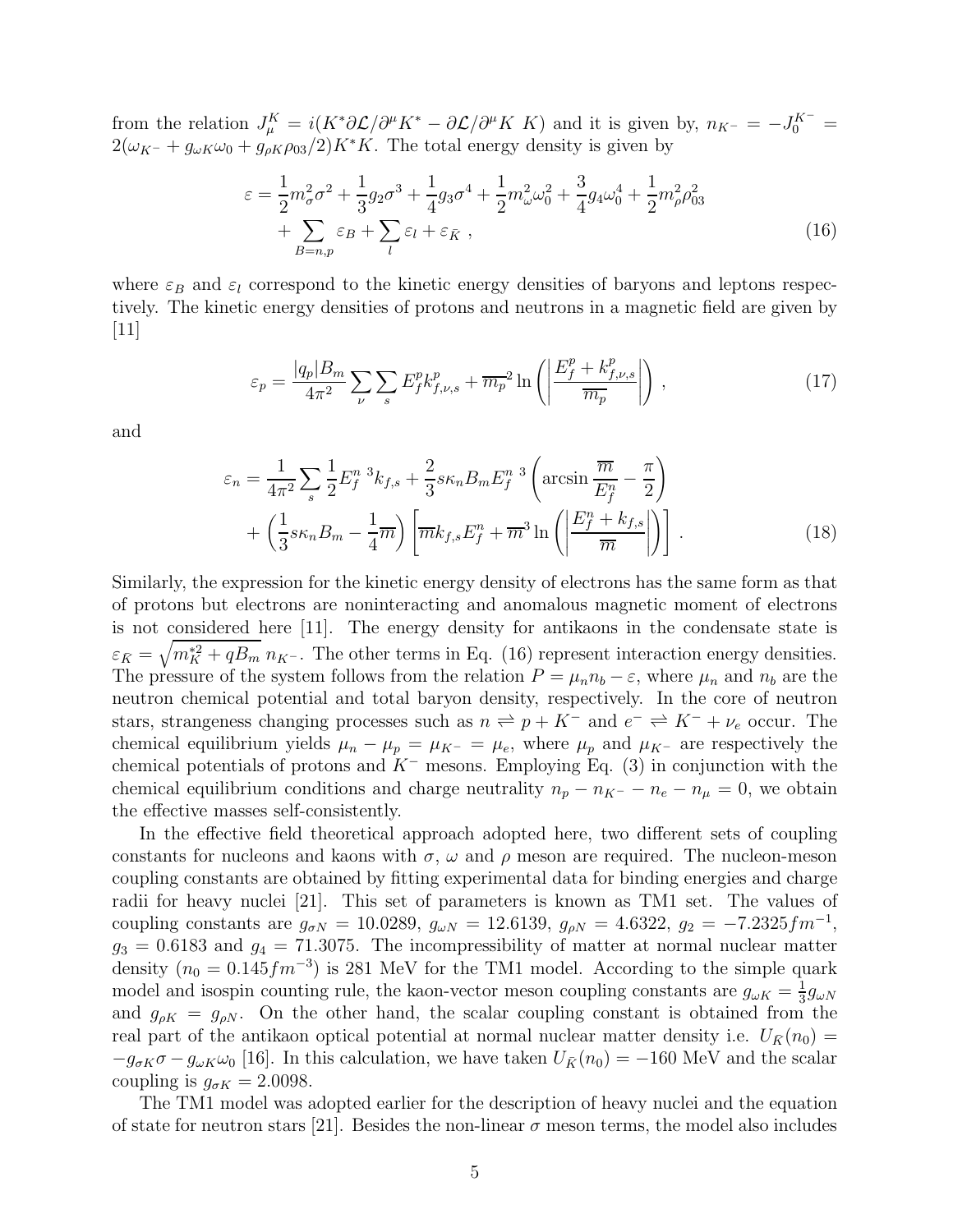non-linear  $\omega$  meson term. It was shown [21] that the TM1 model reproduced scalar and vector potentials close to those of the relativistic Brueckner Hartree Fock calculation using the realistic nucleon-nucleon interaction [23]. Recently, the TM1 model was used for the investigation of antikaon condensation in neutron star matter [16] for zero field. For TM1 parameter set, it was found that the phase transition was of second order [15,16]. In the TM1 model, the maximum masses and central densities of neutron stars without and with antikaon condensation where  $U_{K^-} = -160$  MeV are respectively,  $2.179(1.857)M_{\odot}$  and  $5.97(6.37)n_0$ .

In Figure 1, number densities of various particles are plotted with baryon density. The particle densities for  $B_m = 0$  are shown by the solid lines, whereas those corresponding to  $B_m = 1.5 \times 10^5 B_c^e$  are denoted by the dashed lines. The critical field for electrons  $(B_c^e)$  is that value where cyclotron quantum is equal to or above the rest energy of an electron and its value is  $B_c^e = 4.414 \times 10^{13}$ G. Here we note that the formation of K<sup>-</sup> condensation is delayed to higher density than the field free case. The threshold densities of K<sup>−</sup> condensation corresponding to  $B_m = 0$  and  $B_m = 1.5 \times 10^5 B_c^e$  are  $2.67n_0$  and  $3.85n_0$  respectively. The delayed appearance of K<sup>−</sup> condensation may be attributed to the stiffer EoS because of the effects of magnetic moments. In the presence of the field, the enhancement of electron and muon fraction are pronounced whereas the proton fraction is smaller than the zero field value beyond 2.7 $n_0$ . With the appearance of K<sup>−</sup> condensate, it would try to diminish electron and muon density. On the other hand, the phase spaces of electrons and muons are so strongly modified in a quantizing field that their fractions are significantly increased. The net result is the reduction in the density of  $K^-$  condensate than that of the field free case. The proton density increases after the onset of  $K^-$  condensation. The neutron fraction also increases because of the interaction of anomalous magnetic moment of neutrons with the field. This may have important effects on the equation of state.

In the presence of magnetic fields  $> 5 \times 10^{18}$ G, the nucleon effective mass is enhanced in the high density regime than that of the field free case. This may be attributed to the effects of magnetic moments as it was also noted in Ref. [11]. The (anti)kaon effective mass in magnetic fields does not change appreciably from the zero field case.

The onset of K<sup>-</sup> condensation is given by the equality of K<sup>-</sup> chemical potential ( $\mu_{K^-}$ ) with electron chemical potential  $(\mu_e)$ . In the presence of magnetic field, we find the hadronic phase smoothly connects to the antikaon condensate phase resulting in a second order phase transition as it is evident from equation of state (pressure versus energy density curve) in Figure 2. For TM1 parameter set, we note that the phase transition is of second order with and without magnetic field.

In Figure 2, matter pressure (P) versus matter energy density ( $\epsilon$ ) is displayed for  $B_m = 0$ (curve I),  $B_m = 4 \times 10^4 B_c^e$  (curve II) and  $B_m = 1.5 \times 10^5 B_c^e$  (curve III). For  $B_m = 4 \times 10^4 B_c^e$ , we note that the curve becomes slightly stiffer with the onset of  $K^-$  condensation. This stiffening may be attributed to the large enhancement in electron and muon fraction in the field. However, this effect is reduced in the high density regime where electron and muon fraction become small. As the field is further increased to  $B_m = 1.5 \times 10^5 B_c^e$ , not only electrons and muons are strongly Landau quantized, but also protons are populated in the zeroth Landau level. It was shown [9,11] that Landau quantization of charged particles was responsible for the softening in the equation of state. On the other hand, the effects of baryon magnetic moments for  $B_m = 1.5 \times 10^5 B_c^e$  overwhelm the effects of Landau quantization. Consequently, the curve corresponding to  $B_m = 1.5 \times 10^5 B_c^e$  stiffens further. It is found here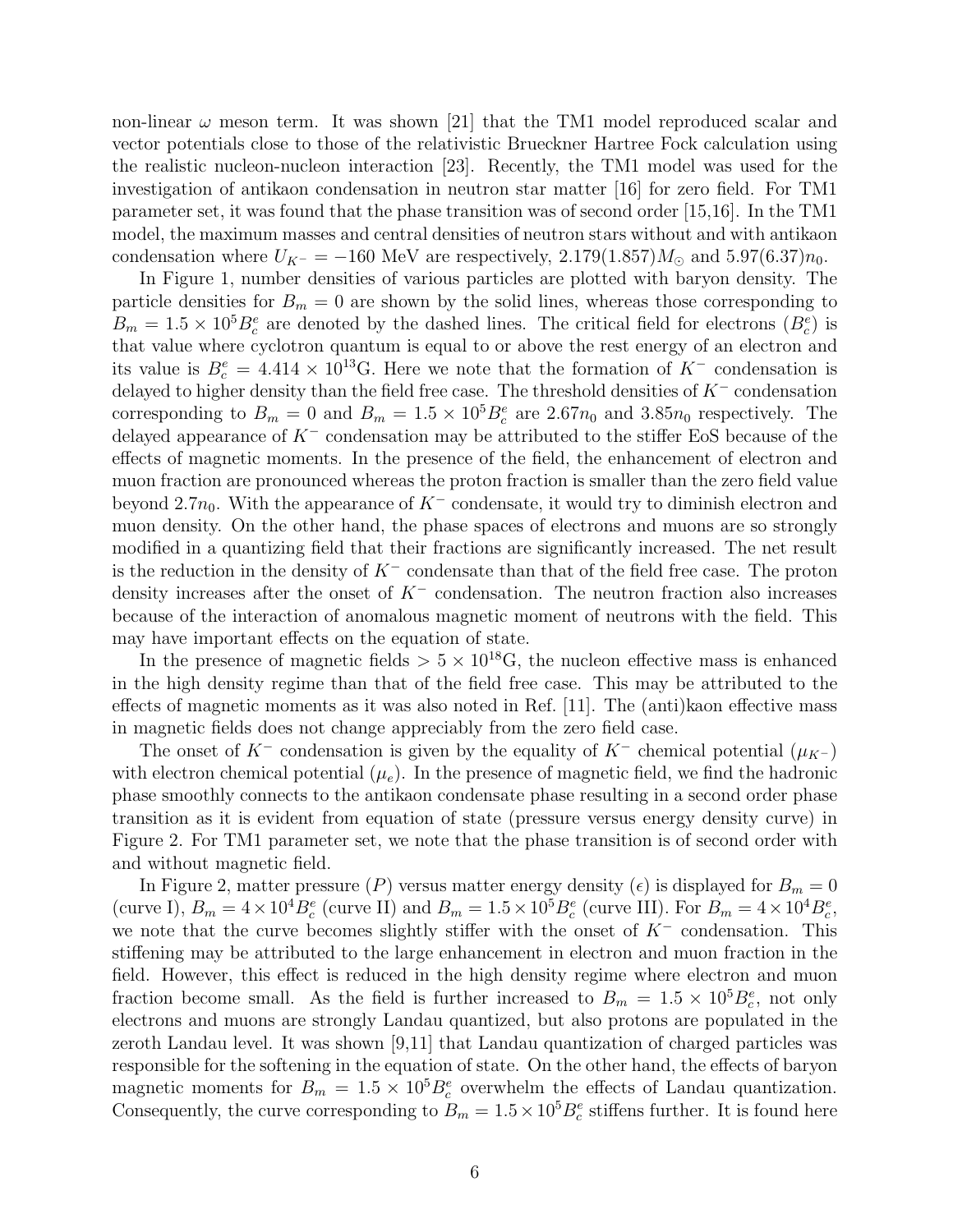that the effects of magnetic moments are important for  $B_m > 10^5 B_c^e$ . Besides the effects of Landau quantization and magnetic moments, the contribution of electromagnetic field to the matter energy density and pressure is to be taken into account. The magnetic energy density and pressure,  $\varepsilon_f = P_f = B_m^2/(8\pi) = 4.814 \times 10^{-8} (B_m/B_c^e)^2 MeV fm^{-3}$ , become significant in the core of the star for  $B_m \geq 10^5 B_c^e$ .

In this calculation, we have considered interior magnetic field  $> 5 \times 10^{18}$ G. However, it was found in a recent calculation [24] that the maximum value of the magnetic field within a star may not exceed  $3 \times 10^{18}$ G for a particular choice of a constant current function but independent of an EoS. In this case, the ratio of the maximum field to the average field is not large because of small spatial gradient. The authors [24] argued that the value of maximum field at any point may well exceed the average value as mentioned above for a different field geometry. In that event the effects of strong magnetic field  $> 5 \times 10^{18}$ G on the threshold of antikaon condensation, particle composition and EoS might be important.

To summarise, in this paper, we have focused on the formation of the antikaon condensation in dense nuclear matter in the presence of magnetic fields. We have considered the interaction of magnetic moments of baryons with the field and the magnetic energy density and pressure in this work. In the presence of strong magnetic fields  $> 5 \times 10^{18}$ G, we find a considerable change in the phase spaces of charged particles. The threshold density of K<sup>−</sup> condensation is delayed to higher density in the presence of such a strong field and the EoS becomes stiffer. For  $B_m > 10^{18}$ G, the effects of magnetic moments are important and it adds to further stiffening of the equation of state. Also, the electromagnetic field contribution to the energy density and pressure becomes important in the core for  $B_m > 10^{18}$ G. The stiffening of the EoS in the presence of magnetic fields might have significant impact on the gross properties of neutron stars such as the mass-radius relationship, cooling etc. It is worth mentioning here that (anti)kaons do not interact with magnetic fields in the same way as fermions do because their spin angular momentum is zero.

In this calculation, we do not include the role of hyperons, pion condensation and nucleonnucleon correlation on the antikaon condensation. Negatively charged hyperons, in particular  $\Sigma^-$  hyperon, could delay the onset of  $K^-$  condensation [14]. However, it was estimated that  $\Sigma$ <sup>-</sup>-nucleon interaction is highly repulsive in normal nuclear matter [25]. Recently, it has been also shown that threshold densities of most hyperons including  $\Sigma^-$  are substantially increased in strong magnetic field  $B_m > 5 \times 10^{18}$ G both due to Landau quantisation and magnetic moment interactions [24]. In this situation,  $\Sigma^-$  hyperons might have no impact on K<sup>−</sup> condensation. Pion condensation could occur in neutron stars because of the attractive p-wave pion-nucleon interaction [26]. The condensation of  $\pi^-$  may modify the electron chemical potential which, in turn, would delay  $K^-$  condensation. In this paper, we have employed the RMF model which does not include nucleon-nucleon correlations. It was shown in non relativistic models [27] that nucleon-nucleon correlations shifted the threshold density of  $K^-$  condensation to higher density. We believe that the qualitative features of strong magnetic fields presented here would survive even in other models which include hyperons, pion condensation and nucleon-nucleon correlations. It would be interesting to look into the neutrino emissivity from an antikaon condensed matter and the structure of compact stars having antikaon condensate in the presence of a strong magnetic field.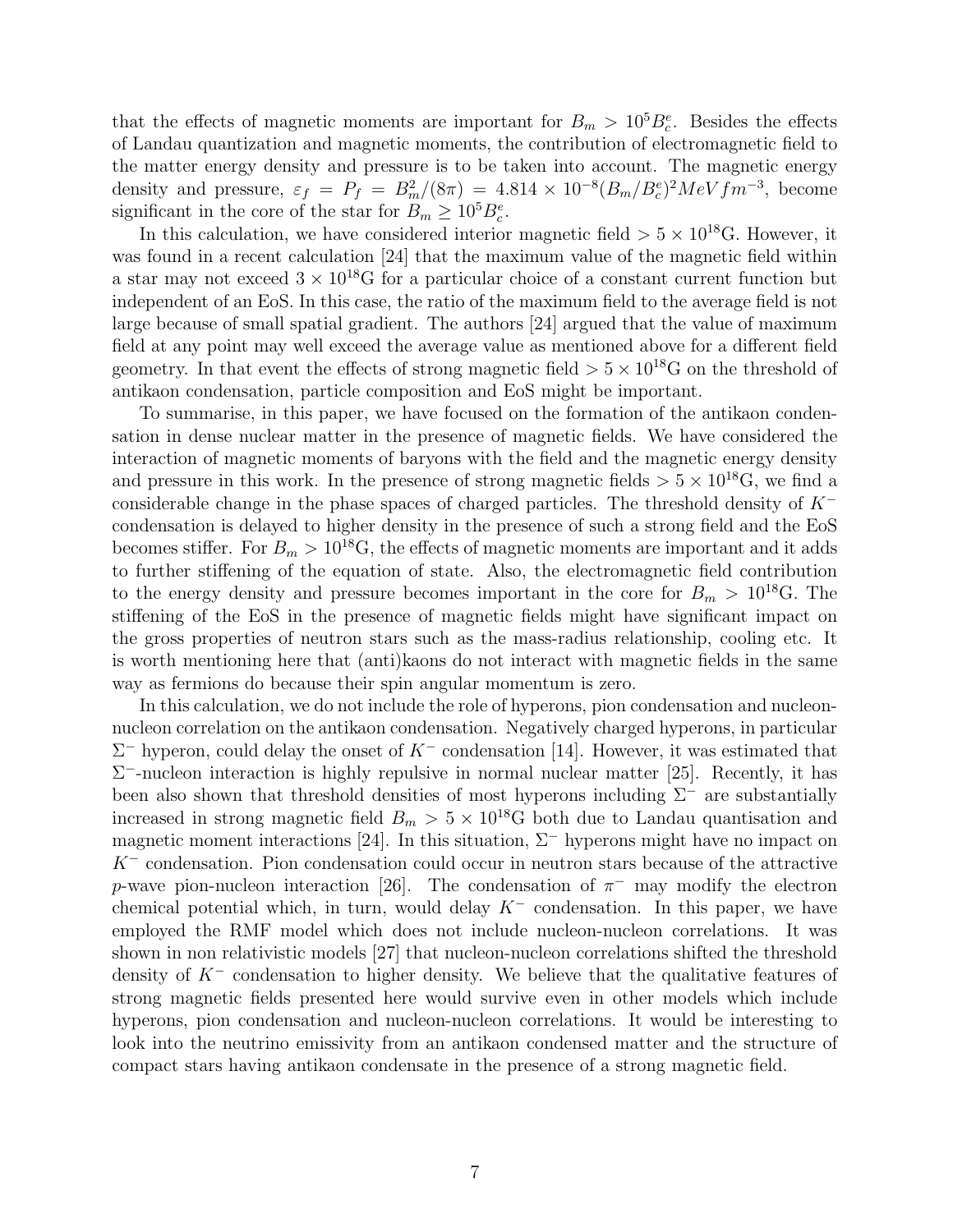## REFERENCES

- [1] Kouveliotou C, Dieter S, Strohmayer T, Paradijs J van, Fishman G J, Meegan C A and Hurley K 1998 Nature 393 235; Kouveliotou C, Strohmayer T, Hurley K, Paradijs J van, Finger M H, Dieter S, Woods P, Thompson C and Duncan R C 1999 Astrophys. J. 510 L115; Heyl J S and Kulkarni S R, 1998 Astrophys. J. 506 L61; Chatterjee P, Hernquist L and Narayan R, 2000 Astrophys. J. 534 373.
- [2] Duncan R C and Thompson C 1992 Astrophys. J. 392 L9; Thompson C and Duncan R C 1995 MNRAS 275 255; Thompson C and Duncan R C 1996 Astrophys. J. 473 322; Usov V V 1992 Nature 357 472; Paczynski B 1992 Acta. Astron. 42 145; Vasisht G and Gotthelf E V 1997 Astrophys. J. 486 L129.
- [3] Chanmugam G 1992 Annu. Rev. Astron. Astrophys. 30 143.
- [4] Thompson C and Duncan R C 1993 Astrophys. J. 498 194.
- [5] Chandrasekhar S and Fermi E 1953 Astrophys. J. 118 116.
- [6] Lai D and Shapiro S L 1991 Astrophys. J. 383 745.
- [7] Bocquet M, Bonazzola S, Gourgoulhon E and Novak J 1995 Astron. Astrophys.301 301.
- [8] Cardall C Y, Prakash M and Lattimer J M 2001 Astrophys. J. 554 322.
- [9] Chakrabarty S, Bandyopadhyay D and Pal S 1997 Phys. Rev. Lett. 78 2898; Bandyopadhyay D, Chakrabarty S and Pal S 1997 Phys. Rev. Lett. 79 2176.
- [10] Suh I -S and Mathews G J 2001 Astrophys. J. 546 1126.
- [11] Broderick A, Prakash M and Lattimer J M 2000 Astrophys. J. 537 351.
- [12] Leinson L B and Perez A 1998 JHEP 09 020; Bandyopadhyay D, Chakrabarty S, Dey P and Pal S 1998 Phys. Rev. D58 121301; Baiko D A and Yakovlev D G 1999 Astron. Astrophys. 342 192; Dalen E N E van, Dieperink A E L, Sedrakian A and Timmermans R G E 2000 Astron. Astrophys. 360 549.
- [13] Kaplan D B and Nelson A E 1986 Phys. Lett. B175 57; Nelson A E and Kaplan D B 1987 Phys. Lett. B192 193.
- [14] Prakash M, Bombaci I, Prakash M, Ellis P J, Lattimer J M and Knorren R 1997 Phys. Rep. 280 1.
- [15] Glendenning N K and Schaffner-Bielich J 1998 Phys. Rev. Lett. 81 4564; Glendenning N K and Schaffner-Bielich J 1999 Phys. Rev. C60 025803.
- [16] Pal S, Bandyopadhyay D and Greiner W 2000 Nucl. Phys. A674 553; Banik S and Bandyopadhyay D 2001 Phys. Rev. C63 035802.
- [17] Schafroth M R 1955 Phys. Rev. 100 463.
- [18] Elmfors P et al. 1995 Phys. Lett. B348 462 and references therein.
- [19] Perez R H 1996 Phys. Lett. B379 148 and references therein.
- [20] Serot B D and Walecka J D 1986 Adv. Nucl. Phys. 16 1.
- [21] Sugahara Y and Toki H 1994 Nucl. Phys. A579 557.
- [22] Boguta J and Bodmer A R 1977 Nucl. Phys. A292 413.
- [23] Brockmann R and Machleidt R 1990 Phys. Rev. C42 1965.
- [24] Broderick A, Prakash M and Lattimer J M 2001 astro-ph/0111516
- [25] Friedman E, Gal A, Mares J and Cieply A 1999 Phys. Rev. C60 024314.
- [26] Akmal A, Pandharipande V R and Ravenhall D G 1998 Phys. Rev. C58 1804.
- [27] Pandharipande V R, Pethick C J, Thorsson V 1995 Phys. Rev. Lett. 75 4567; Carlson J, Heiselberg H and Pandharipande V R 2001 Phys. Rev. C63 017603.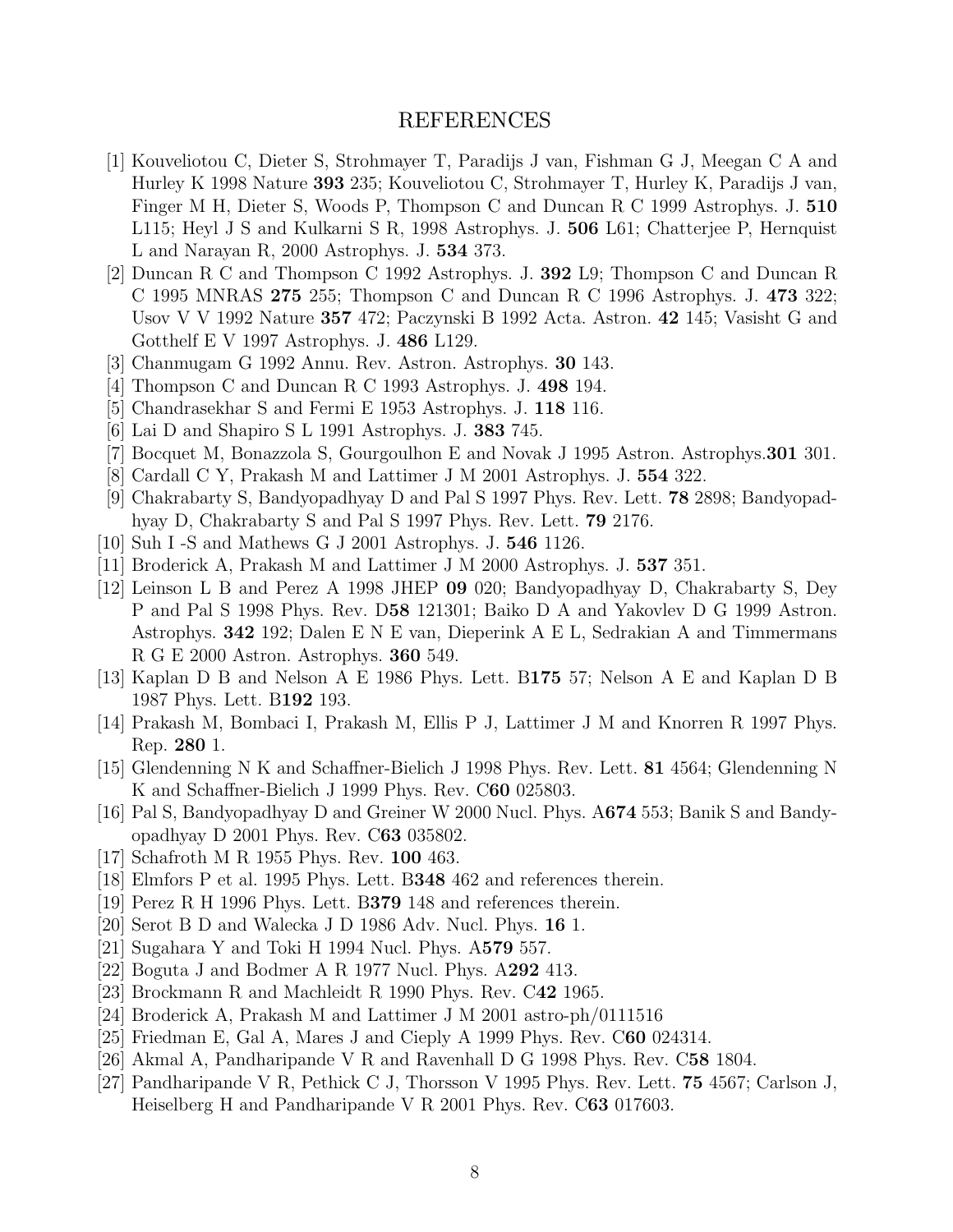

Fig.1 : The particle abundances are plotted with normalised baryon density for  $B_m = 0$  and  $B_m = 1.5 \times 10^5 B_c^e$ . Solid lines indicate particle abundances for field free case whereas dashed lines denote those with the magnetic field. The critical electron field  $(B_c^e)$  is  $4.414 \times 10^{13}$ G.